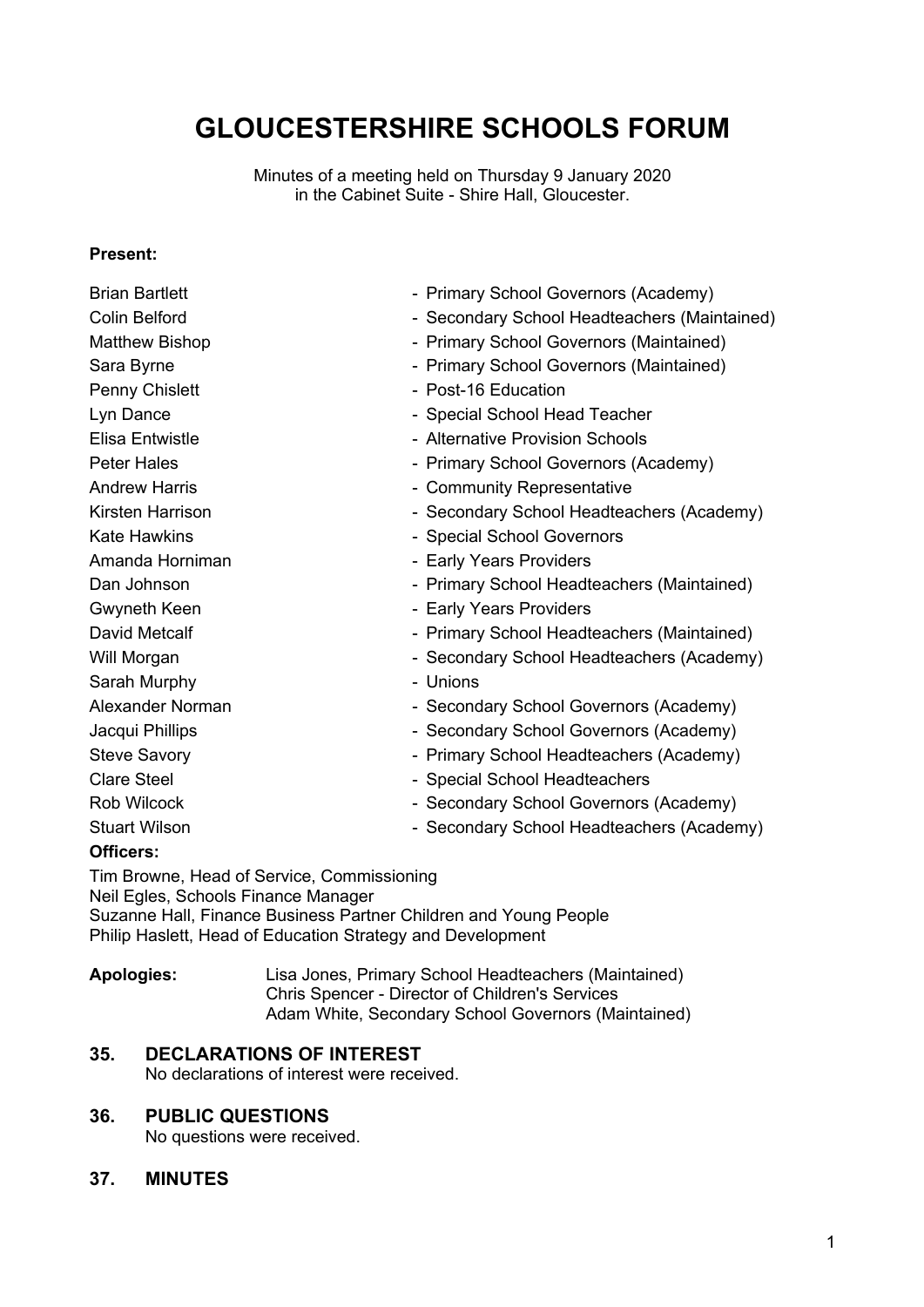The minutes of the previous meeting held on 14 November 2019 were approved as a correct record and signed by the chair subject to the amendment below: -

Minute 32.9: 'and to understand more fully why the needs of some pupils could not be met by maintained special schools'. It was agreed that this should be changed to 'could not be met by publicly funded schools'.

## **38. GLOUCESTERSHIRE COUNTY COUNCIL BUDGET CONSULTATION 2020/21**

The Finance Business Partner Strategic Finance set out the overall position for children's services, and reminded Forum members that the consultation was open until 17 January 2020 so that they could respond individually if they so wished.

The Forum noted the report and had no comment to make on the county council budget proposals.

## **39. DEDICATED SCHOOLS GRANT 2020/21**

The Head of Education Strategy and Development presented the detail of the report which identified that the funding position for 2020/2021 represented an increase in the total Dedicated Schools Grant (DSG) of £27.6m (6.1%) from the current 2019/20 DSG.

The Head of Education Strategy and Development informed the Forum that after taking into account the previously agreed growth fund of  $£1.5m$ , the funds remaining in the schools block settlement were enough to allow each formula factor rate and the minimum funding levels to be implemented 100% at the National Funding Formula (NFF) level and for the minimum funding guarantee (MFG) to be set at +1.84%.

The Forum noted that this was in line with the factor rates that were reported at the indicative budget stage at the 14 November 2019 Forum meeting; the only change being to use the updated census data numbers which produced the summary formula and which were included in the report at Annex A.

It was explained that this left a balance of £0.882m in the 2020/21 schools block. The Local Authority (LA) proposal was that this balance be used as a one off contribution towards the high needs block. It was for the Schools Forum to agree, or not, to this proposal. However, it was noted that if the Schools Forum did not agree to the proposal the DfE would adjudicate.

The Forum was informed that the LA proposal was broken down into three parts; that the balance on the schools block to be used by the High Needs block as follows:-

- $\triangleright$  Support for management of attendance £43,000,
- $\triangleright$  Additional capacity for the Multi Agency Safeguarding Hub (MASH) £16,000,
- $\triangleright$  Use £0.823m to partially offset the costs of the 1 in 40.

For information the Schools Forum had received an additional report discussing attendance and the additional MASH capacity and the Head of Service for the MASH was in attendance to engage with members with regard to the MASH.

The modelling exercises and discussions that had been undertaken by officers were explained to enable members to understand the factors underlying the LA proposal.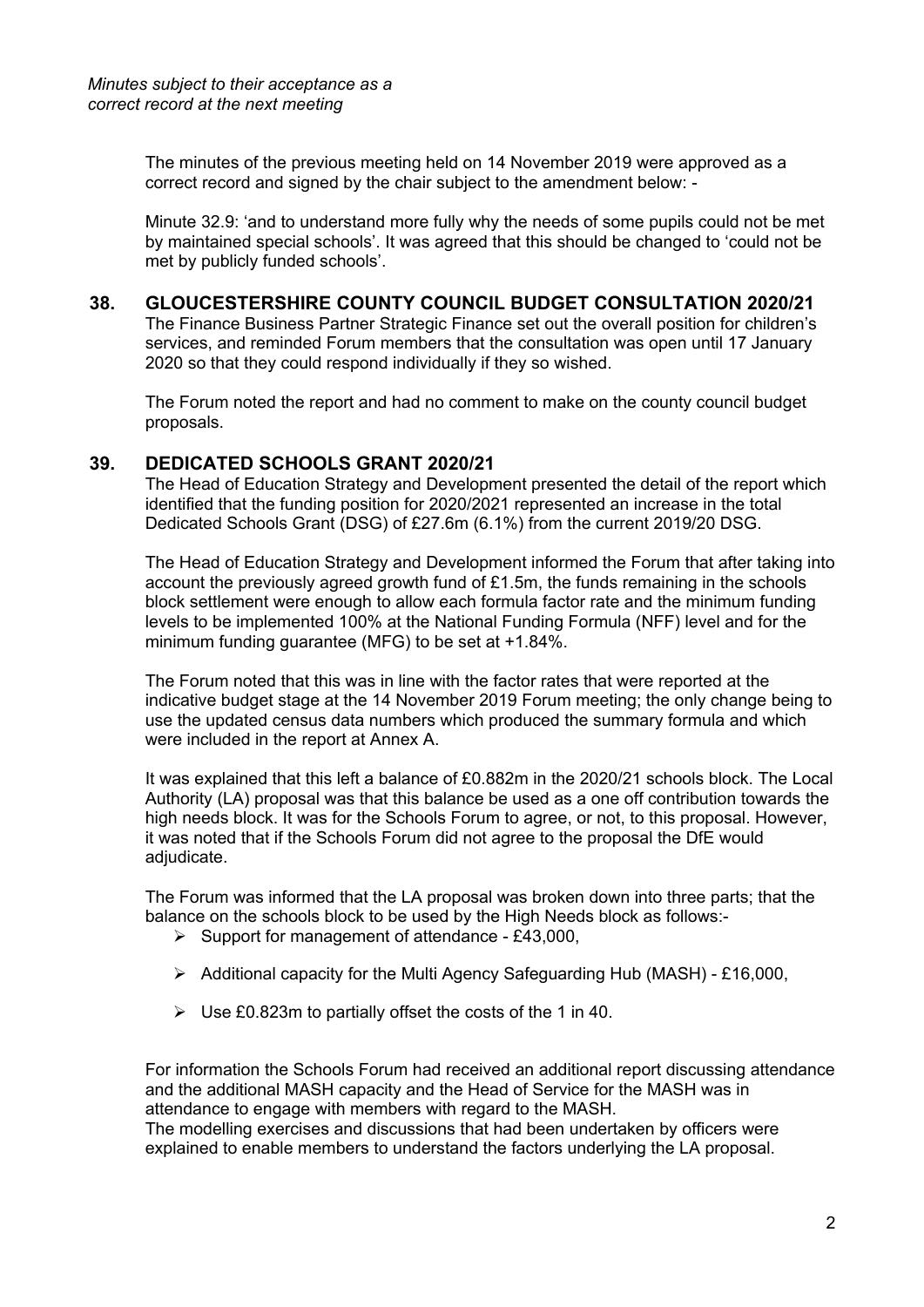Forum members engaged in a robust debate to test the principles underlying this proposal, what alternative options had been considered, and whether this would be the most effective use of this money. The Director of Education, Head of Education Strategy and Development, the Finance Manager – Schools Strategy and Capital and the Finance Business Partner Strategic Finance responded to the many questions from Forum members.

The main points of the discussion were: -

- $\triangleright$  That the outcome from the modelling demonstrated that there was not a way of apportioning the £0.882m balance in the schools block such that all schools would receive an equal amount. If allocated it would result in some schools being on the National Funding Formula and others above it;
- $\triangleright$  Concern from forum members that using this money in this way undermined the national argument that High Needs were under funded;
- $\triangleright$  That if this money was allocated through the funding formula a number of schools would not receive any money;
- $\triangleright$  That the DfE was clear that only the NFF factors could be used; local funding formulas or one off allocations of funding were not allowed;
- $\triangleright$  That the forum had previously agreed that the LA should allocate funding to match the NFF as far as was possible and that was what the proposed formula would do;
- $\triangleright$  That the forum needed to carefully consider the relationship between the schools and high needs funding blocks in its decision making as they were intrinsically linked;
- $\triangleright$  That it was difficult to support any proposal that took money away from the schools block;
- $\triangleright$  That the current funding of the 1 in 40 from High Needs block was a direct transfer of High Needs funding to the schools block and the £0.882m transfer would partially support this;
- $\triangleright$  Members acknowledged the significant pressures on the high needs block;
- $\triangleright$  Members recognised that pupils with high levels of need needed support;
- $\triangleright$  That some schools, both primary and secondary, were disproportionately affected by the number of high need pupils on their roll(s);
- $\triangleright$  That utilising some of the surplus amount to support the MASH and attendance work to the benefit of all schools was a positive option.

Following a robust and challenging debate, acknowledging that the LA put forward this proposal in good faith to support the High Needs block and therefore vulnerable pupils, and that the alternative options put forward by some Forum members were not viable, **the Schools Forum agreed to recommend that the balance on the schools block could**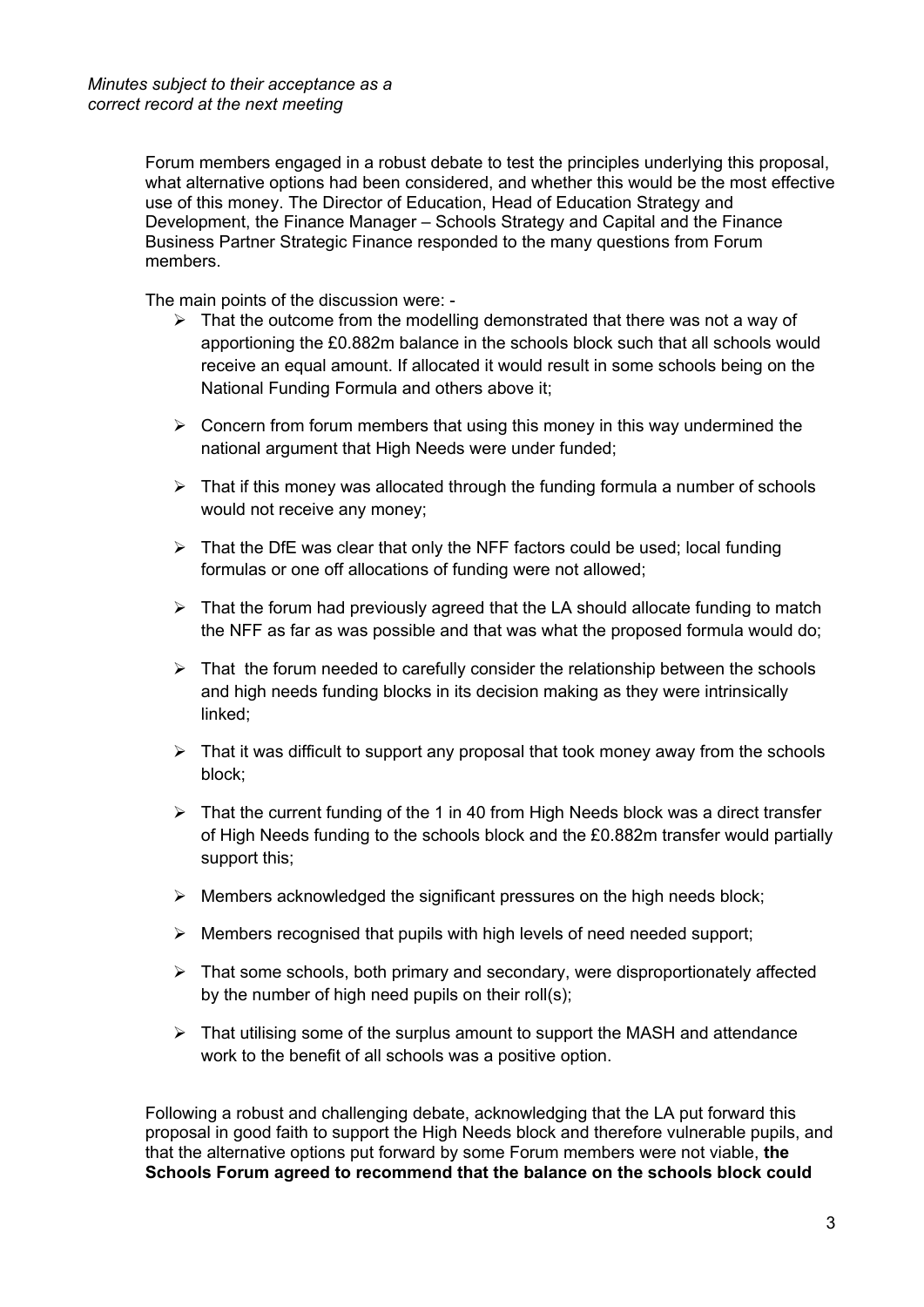**be moved to the High Needs block to be used as a one-off contribution in 2020/21 as follows:**

- **Support for management of attendance - £43,000**
- **Additional capacity for MASH - £16,000.**
- **Use £0.823m to partially offset the costs of the 1 in 40.**

It was noted that a consultation process on options going forward for High Needs would be required later this year; this would necessitate difficult discussions.

The Forum was informed that the Central Schools Services Block (CSSB) included funding for on-going responsibilities of Local Authorities for the statutory duties that they hold for both maintained schools and academies. The allocation was based on a formula using pupil numbers (90%), free school meals (Ever 6, 10%) with an area cost adjustment applied. The indicative rate per pupil for 2020/21 was £31.94 and there has been an increase of £20,123 related to the net increase in pupil numbers.

**Central School Services Block**  $\begin{array}{c} \boxed{FM} \\ \end{array}$ Copyright licences and the contract of the contract of the contract of the contract of the contract of the contract of the contract of the contract of the contract of the contract of the contract of the contract of the con Schools Forum  $\vert$  0.127 Admissions Coordination 0.750 Centrally Retained Duties 1.209 **TOTAL 2.579**

It was explained that these funds covered the following costs:-

It was noted that the cost of copyright licences reflected the 2020/21 charge; there was no change to Schools Forum and Admissions and the balance was adjusted against centrally retained duties.

**The Schools Forum agreed to recommend the allocation of the central school's services block as set out above.**

**The Schools Forum agreed to recommend that the council agree the school funding formula for 2020/2021 as set out in Annex A of the report**.

#### **40. EARLY YEARS FUNDING 2020/21**

The Head of Education Strategy and Development explained the rationale for the recommendations in the report.

Following a short debate the Schools Forum accepted that the recommendations were an acceptable way forward with the caveat that it be acknowledged that the GLD (good level of development) also applied to primary schools (Reception) and this should be borne in mind when allocating this funding.

#### **The Schools Forum therefore agreed to recommend that:-**

- **1. The Early Years carry forward balance of £1.47 million be used as follows:**
	- **Retain £0.22 million (15%) of the underspend to provide contingency should any unforeseen costs arise;**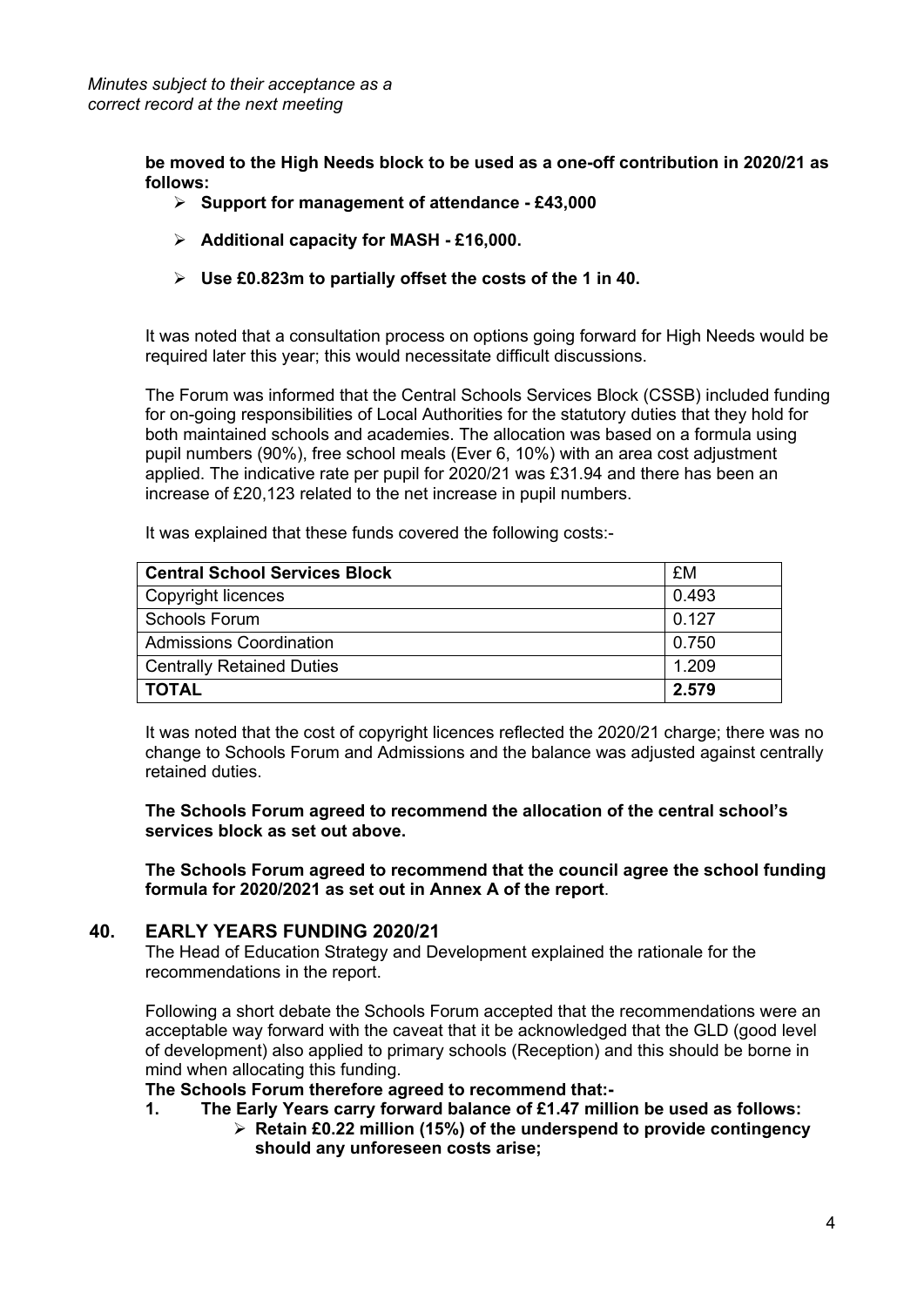- **Allocate £1 million to providers based on the full academic year hours (option 1) and adjust for deprivation factors (option 3);**
- **Retain £0.25m to support early year improvement projects to improve the GLD. Details of projects to be provided to members of School Forum.**

**2. The additional allocated 8p per hour be added to the hourly rate passed to Early Years providers for both 2 year olds and 3 and 4 year olds. And that there is a consultation with Early Years providers on a number of options in respect of the early years formula including the deprivation and quality supplement payments for 3 and 4 year olds.**

## **41. HIGH NEEDS**

The report to the Schools Forum identified that the forecast for the High Needs budget was showing increased expenditure of £122,200 since the last Schools Forum meeting in November 2019. This meant that the forecast in-year deficit would rise to £7,035,700 and the cumulative High Needs deficit to £9,919,300.

Schools Forum members acknowledged that in a needs-led environment it was difficult to predict the future level of need. However, members agreed that it was important that the budget provided a much more accurate forecast than in 2019/20. This would provide a more stable basis from which to be able to deliver and make longer term plans for recovery. Importantly it would also enable the council to provide a more accurate picture of the funding pressures to the Department for Education (DfE) and the Education Skills Funding Agency (ESFA). Members noted that at the current level of overspend the LA would be asked by the DfE and ESFA to submit a recovery plan.

In response to questions the Schools Forum was informed that following feedback from the working group on the proposed approach to funding inclusion and early intervention, the scope and length of the proposed pilot have been revised to ensure greater stability and time to test the model. There has also been agreement from Cheltenham Headteachers to pilot the approach. A further discussion was taking place on the 10th January 2020, with the Cheltenham Association of Headteachers (CASH), to finalise the details. It was acknowledged that it would be important to keep the Alternative Provision sector informed on the progress of the pilot.

#### **The Schools Forum agreed to recommend: -**

- **That the High Needs budget for 2020/21 is based on a continued rising level of need, resulting in 355 additional funded EHCPs;**
- **That a formal consultation on High Needs spending is planned and delivered to report at the September 2020 schools forum meeting;**
- **That we commence a pilot of the proposed approach to funding inclusion and early intervention.**

## **42. SCHOOLS FORUM WORKPLAN 2020**

The Forum noted the workplan.

#### **43. F40**

There were no updates at this time.